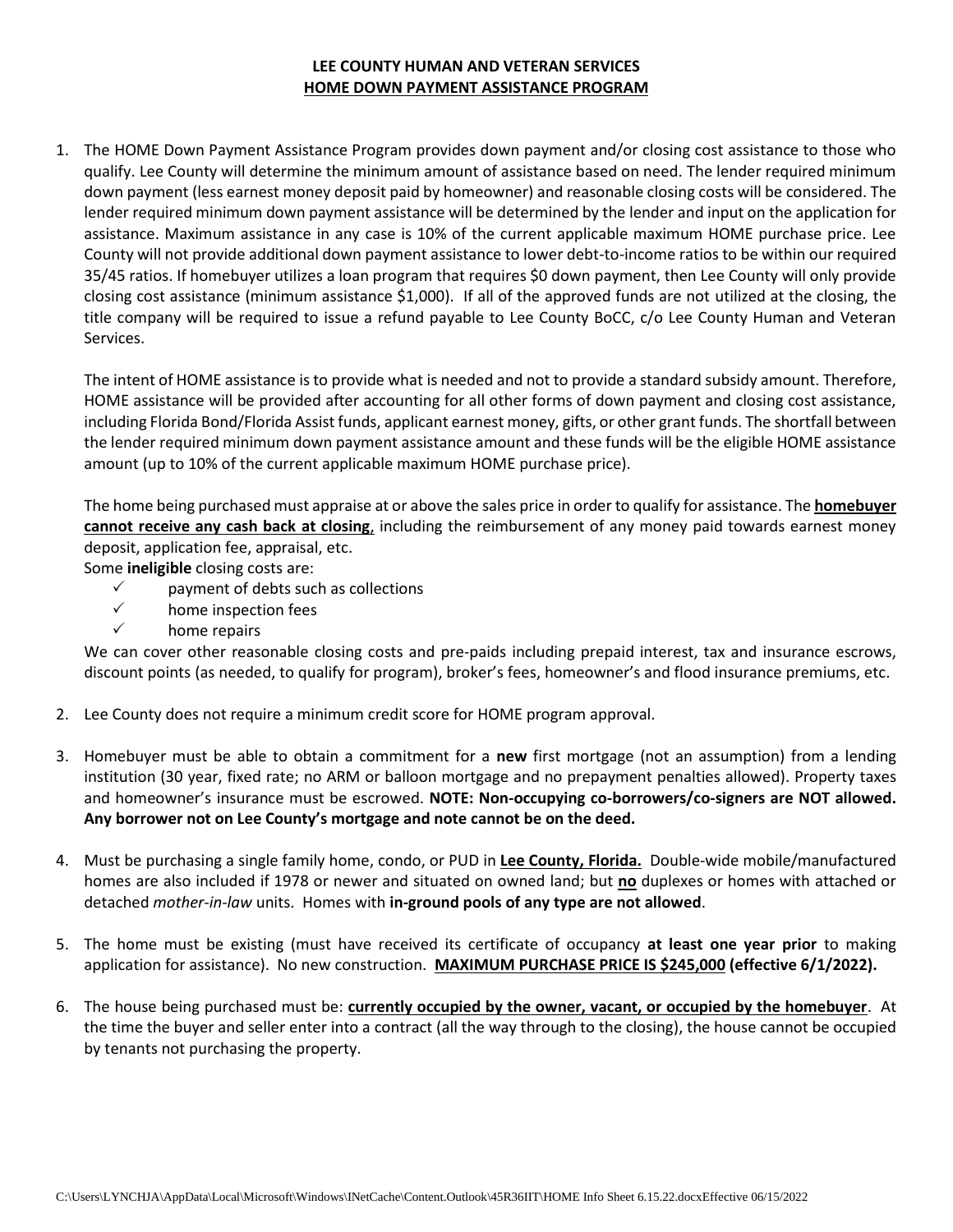7. Homebuyer's household must meet HUD's guidelines for low income households:

| HUD's Guidelines effective June 15, 2022 |                                          |                    |                                                 |
|------------------------------------------|------------------------------------------|--------------------|-------------------------------------------------|
| <b>Family Size</b>                       | Maximum Gross Annual<br>Household Income | <b>Family Size</b> | <b>Maximum Gross Annual</b><br>Household Income |
|                                          | \$45,050                                 |                    | \$69,450                                        |
|                                          | \$51,450                                 | 6                  | \$74,600                                        |
| ς                                        | \$57,900                                 |                    | \$79,750                                        |
| 4                                        | \$64,300                                 | 8                  | \$84,900                                        |

- 8. Homebuyer must attend a HUD certified homebuyer education workshop/class and **provide a certificate of completion to Lee County**. You can contact one of the following agencies to sign up for the class:
	- Lee County Housing Development Corporation Phone: 239-275-5105
	- Affordable Homeownership Foundation Inc. Phone: 239-689-4944
	- Habitat for Humanity of Lee & Hendry Counties Phone: 239-652-1682
- Housing Authority of the City of Fort Myers Phone: 239-344-3220
- 9. Homebuyer does not need to be a first time homebuyer, but **cannot own any other homes at the time of application**.
- 10. Married couples living separately, or planning to live separately are **not eligible** for assistance**. All household members must be U.S. Citizens or have Permanent Resident status.**
- 11. **We place a ten-year (10) second mortgage on the property being purchased**. Zero percent interest (0%) and no monthly payments will be due. The second mortgage is self-amortizing and will reduce at a rate of 10% per year. Homebuyer must agree to occupy the property as their principal residence and maintain a homestead exemption during the ten (10) year second mortgage term. As long as the property is occupied as a primary homesteaded residence for the ten-year term, a satisfaction of mortgage will be given, and the second mortgage will not have to be repaid. If, during the ten-year term, the property is sold, transferred, leased, **or first mortgage is refinanced**, or is not owner-occupied and homesteaded, then the prorated balance of the second mortgage will be due and payable. Future requests for subordination will be considered on a case by case basis. Annual monitoring of properties will take place during the second mortgage term including random site checks to ensure that properties are still owneroccupied.
- 12. **Mortgage payment must be affordable. Maximum front-end ratio is 35%**, effective 3/1/2020 (total housing payment plus homeowner's association fees, if any, divided by gross monthly income **cannot** exceed 35%). **Maximum back-end ratio is 45%** (total housing payment, plus homeowner's association fees, if any, AND other recurring debts such as credit card payments, car payments, student loans, etc. divided by gross monthly income cannot exceed 45%). There are **NO exceptions**to these maximum debt-to-income ratios. We use the income of **all occupying household members** to calculate the debt-to-income ratio. **Another debt-to-income consideration is that the property taxes are based on the current year's (most recent) tax bill, regardless of the property status.**